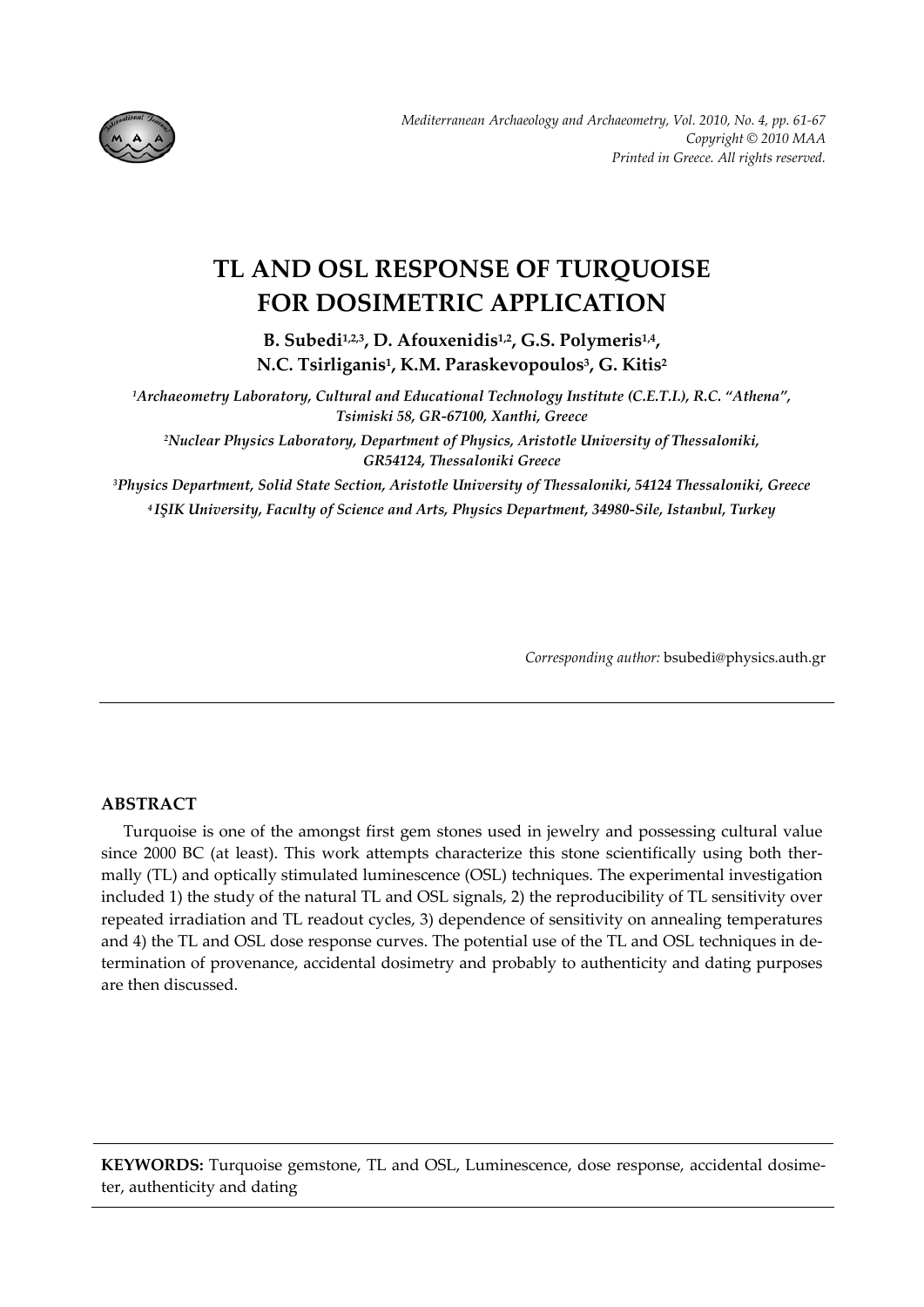### **INTRODUCTION**

One of the oldest non-transparent gemstones, turquoise, has been in use in eastern, middle‐eastern and western culture for a long time. Its considerable strength (hardness 5‐6) and existence in multi‐color; sky blue, dark blue and even in yellowish were its positive side to use in ancient artifacts and ornaments, decora‐ tion of souvenir items. Additionally, it has been used as a source for replication of color to mod‐ ern appliances and even in modern gemstone therapy, Ishaque et al., 2009. Turquoise has been well characterized by spectroscopy techniques Hunt et al., 1972 and by ESR and EPR (Diaz et al., 1971; Clark et al., 1979; Sharma et al., 1988). Spectroscopy technique was further used by Frost et al, 2006 to study molecular spectra of turquoise of different origins*.* Tur‐ quoise is associated with minerals such as py‐ rite, quartz, chert, magnesium oxide, apatite, chalcopyrite, chalcedony and clays. From the TL dating point of view, chert, quartz, and chal‐ cedony constitute basic components for the dat‐ ing of Paleolithic geo‐archaeological sites, with ages beyond the upper limit of radiocarbon (generally about 40.000 years), Martini et al 2001. Hull et al, 2006 studied the turquoise us‐ ing its hydrogen and cupper isotope for the provenance study. Unfortunately, only limited attempts have been made for the study of provenance and characterization of turquoise, (Hull et al, 2007, Mathien, 2001).

Recently a luminescence study of turquoise and its physicochemical characteristics were reported by Crespo‐Feo et al, 2009. These au‐ thors identified its association with quartz and different phosphates (fluorapatite, monacite and xenotime). They also discovered its morphological changes due to compositional varia‐ tions of substitution cations in  $Cu^{+2}$  and  $Al^{3+}$ through XRD and SEM analyses. The aim of this work is to perform a TL/OSL characterization of this material and to examine its potential use in retrospective dosimetry and probably in au‐ thenticity and provenance.

## **EXPERMENTAL PROCEDURES**

Turquoise gemstone (greenish blue) was crushed after scarping incrustation of dirt,

sieved to get grains of size between 20‐80 μm for measurements and each sample mass was selected as 6mg. Mass of the sample was spread in thin layer on stainless steel disk of 1cm2 di‐ ameter. The TL and OSL measurements were performed using the RISØ TL/OSL reader (model TL/OSL–DA–15) equipped with a high‐ power blue LED light source, and a 0.078Gy/s 90Sr/90Y β source dose rate (Bøtter‐Jensen et al, 2000). The reader was fitted with a 9635QA PM Tube. The detection optics consisted of a 7.5 mm Hoya U-340  $(\lambda_{P} \sim 340 \text{ nm}, \text{FWHM})$ 80 nm) filter. Blue light stimulation for OSL was achieved using LEDs (470 nm, FWHM 20 nm) delivering up to  $36 \text{ mW/cm}^2$  at the sample position. The CW‐OSL measurements were performed at 90% power and stimulation duration 500s. In LM–OSL measurements, the ramping rate was 0.04 mW/cm2/s (end power 100%) and stimulation duration 500s. All TL measurements were performed using a heating rate of  $1 \,^{\circ}\text{C/s}$  in order to avoid significant temperature lag, the temperature difference between the heater plate and the sample. The

sample processing was done under dark room to control presence light sources.

#### **RESULTS AND DISCUSSION**

#### *Natural TL and OSL signal*

Figs.1 and 2 show the natural TL recorded up to 773K and natural LM‐OSL measured in stimulation power between zero to 100% (36mW/cm2), using blue LED light as source accordingly. All measurements of natural TL, natural LM‐OSL at both room temperature and at 1250C (393K) showed presence of numbers of peaks. Natural signals of TL infer strong TL signal starting from 500K along with number of low and high temperature peaks.

#### *Glow Curve analysis*

In the present work all TL glow curves of both un‐annealed and annealed were analyzed by a computerized glow curve de‐convolution (CGCD) technique using general order kinetics (Kitis et al., 1998). The goodness of the fir was tasted by the Figure of merits (FOM) defined by Balian and Eddy (1977). Characteristic examples of analyzed glow curves of both un‐annealed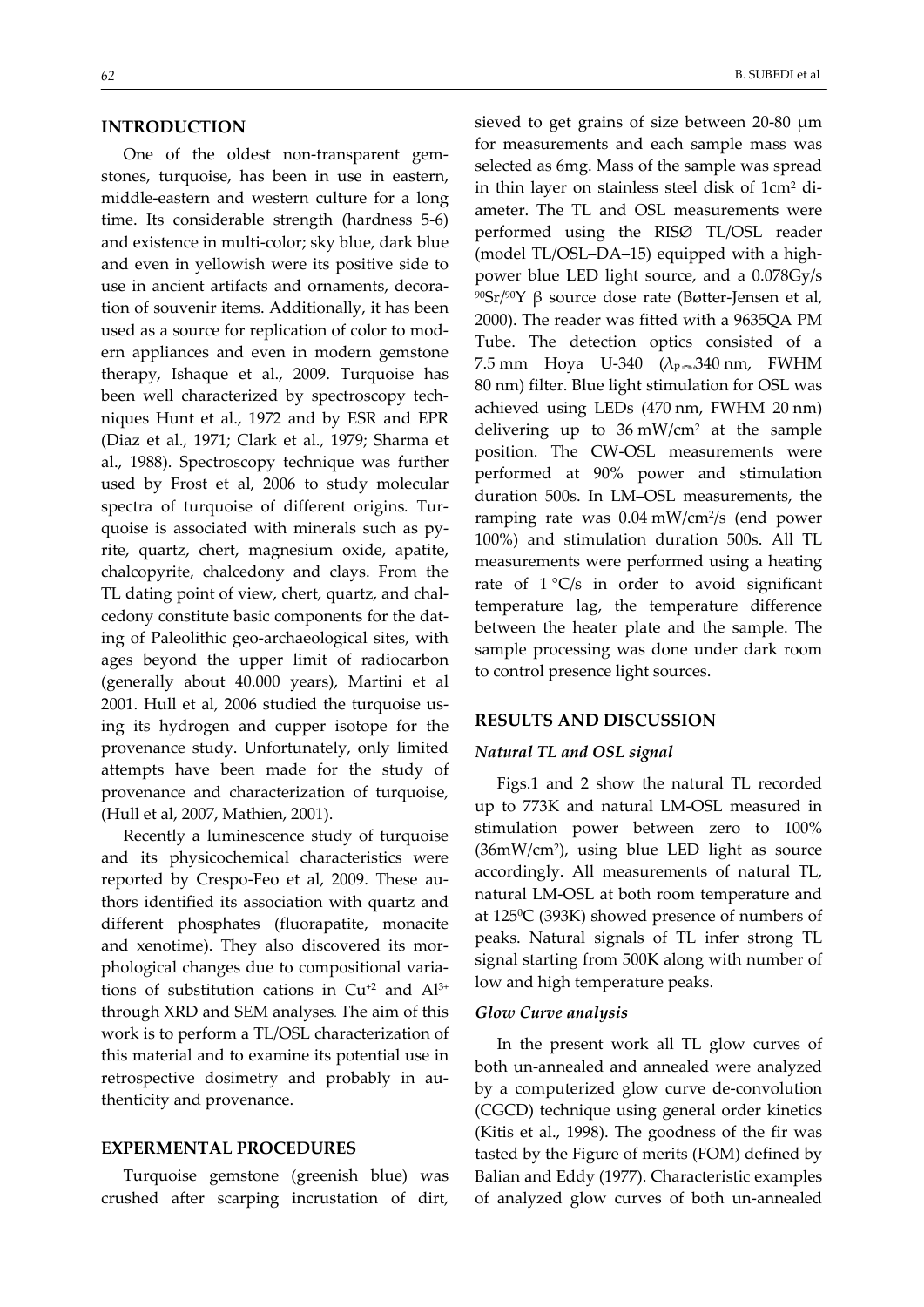and annealed samples, are shown in Fig. 3 (A) and Fig. 3 (B) respectively.

## *Sensitivity versus irradiation‐readout cycle*

A very important step in the characterization procedure is to examine the sensitivity of the material as a function of successive irradiation‐ readout cycles. The reason is that in the case the sensitivity is stable, then the use of single aliquot protocols are favored. Fig. 4 shows the sensitivity of the un-annealed samples versus irradiation‐readout cycles normalized over the sensitivity of the first cycle using a test dose, 2.5Gy. This behavior concerns all the TL glow‐ peaks shown in Fig.3(A). In fact, the sensitivity increases by a factor  $1,5$  up to  $5<sup>th</sup>$  cycle it means that single aliquot protocols have to be used carefully.



**Figure 1. Natural TL glow curve up to 773K**



**Figure 2. Natural CW‐OSL and LM‐OSL at room tem‐ perature, arrows head indicates the curves correspond‐ ing to the axis of CW‐OSL and LM‐OSL.**

In the case of samples annealed at 773K, 873K, 973K, 1073K and 1173K the characteristic glow curve shape is shown in Fig. 3(B). This glow‐curve contains a clear glow peaks at 345 K as well as a system of three glow‐peaks cen‐ tered at about 501K. For the dosimetric application only the 431‐625K peak region seems to be of interest. However, the behavior of both the TL glow‐peaks regions is studied. The results are shown in Fig. 5. It is observed that the sensitivity versus irradiation‐readout cycle of all TL peaks is more or less stable. Namely, the varia‐ tion in the dosimetric peak integral was less than ±5%.

#### *Sensitivity and annealing temperature*

Another basic characterization property is the variation of the sensitivity as a function of annealing temperature. The sensitivity of each annealed sample was tested using the following sequence (for single aliquot);

Annealed sample +Dose  $(D_i) \rightarrow TL$ , where Di=2.5, 5, 10, 20, 40 and 2.5 Gy. The last dose of the sequence being equal to the first dose aims to detect some pre‐dose effect. On the other hand this procedure is similar to the recycling ratio step which was established in the frame‐ work of the Single Aliquot Regenerative (SAR) protocol of Murray and Wintle (2000). Practi‐ cally small variation in integral can be moni‐ tored from one aliquot to another even in iden‐ tical samples under the identical condition dur‐ ing TL readouts. In order to cope with this fact, 7% possible experimental error was included on each one of the evaluated peak integrals, based on the respective glow curves. The results are shown in Fig. 6. The solid square symbol indi‐ cates integral with the initial dose of 2.5Gy, whereas the solid circles symbol corresponds to the sensitivity of the final dose of 2.5Gy (see sequence above). The results of Fig.6 are twofold. (1) The sensitivity is increases from 773K to 1073 by a factor of about 4 and decreases at 1173K. (2) There is a systematic slight increase of the sensitivity due to the pre‐dose at each annealing temperature.

#### *TL dose response*

TL dose response was investigated for both un‐annealed and annealed samples in the dose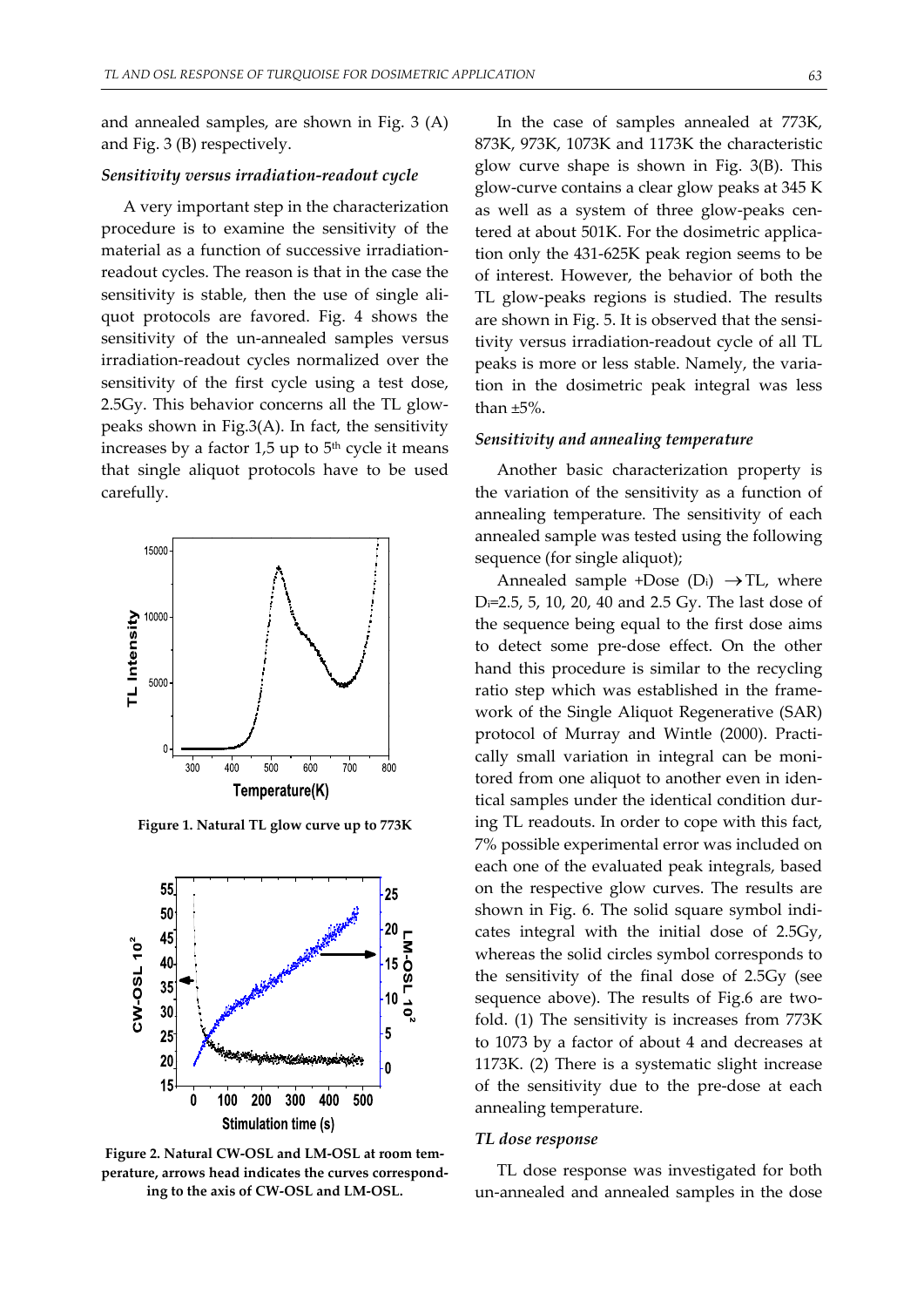region up to 512Gy and 40Gy respectively. The nature of the annealed glow curve is shown in Fig. 3. The measurements of the un-annealed samples were performed after erasing its naturally occurring signal by a TL readout up to 773K at 1K/s. The results of CGCD analysis for un‐annealed samples are presented in Fig. 7. The analysis resulted 6 peaks with peak maximum temperature as T<sub>max1</sub> = 348.38±1.5K, Tmax2=375±2K, Tmax3=410±2.5K, Tmax4=451±3K,  $T_{\text{max5}}$ =496±1K, and  $T_{\text{max6}}$ =751±22K. It was also observed from every glow curve de‐ convolution analysis the value of FOM was less than 2%.



**Figure 3. Examples of glow curves de‐convolution (A) un‐annealed sample (using dose 512Gy) and (B) an‐ nealed sample with 20Gy. Identified peaks are repre‐ sented by P1, P1, P3, P4, P5 and P6 in both cases. Lines with symbols (thick) are experimental glow curves.**



**Figure 4. Normalized integral versus number of suc‐ cessive cycles with dose 2.5Gy (unannealed) from tem‐ perature region (273‐467)K, symbol represents the ex‐ perimental points and solid line is 4th order polyno‐ mial fit.**



**Figure 5. TL intensity of higher temperature region with number of successive cycles using same dose for samples annealed at different temperature.**



**Figure 6. Sensitivity as a function of annealing tem‐ perature with test dose, symbol square and round in‐ dicates integral in initial and final stage respectively (in the integral region 430‐625K).**

The low temperature TL peaks  $P_1$ ,  $P_2$  and  $P_3$ showed a linear dose response from the lowest dose whereas the high temperature TL peaks p4 and P5 showed a slight sub‐linearity at low doses followed by linearity at higher doses.

The results concerning the annealed samples are shown in Figure.8 for the low temperature TL peaks and Figure.9 for the high temperature TL peaks. The doses used were 2.5Gy, 5Gy, 10Gy, 20Gy, and 40Gy. It infers linearity with dose greater than 2Gy.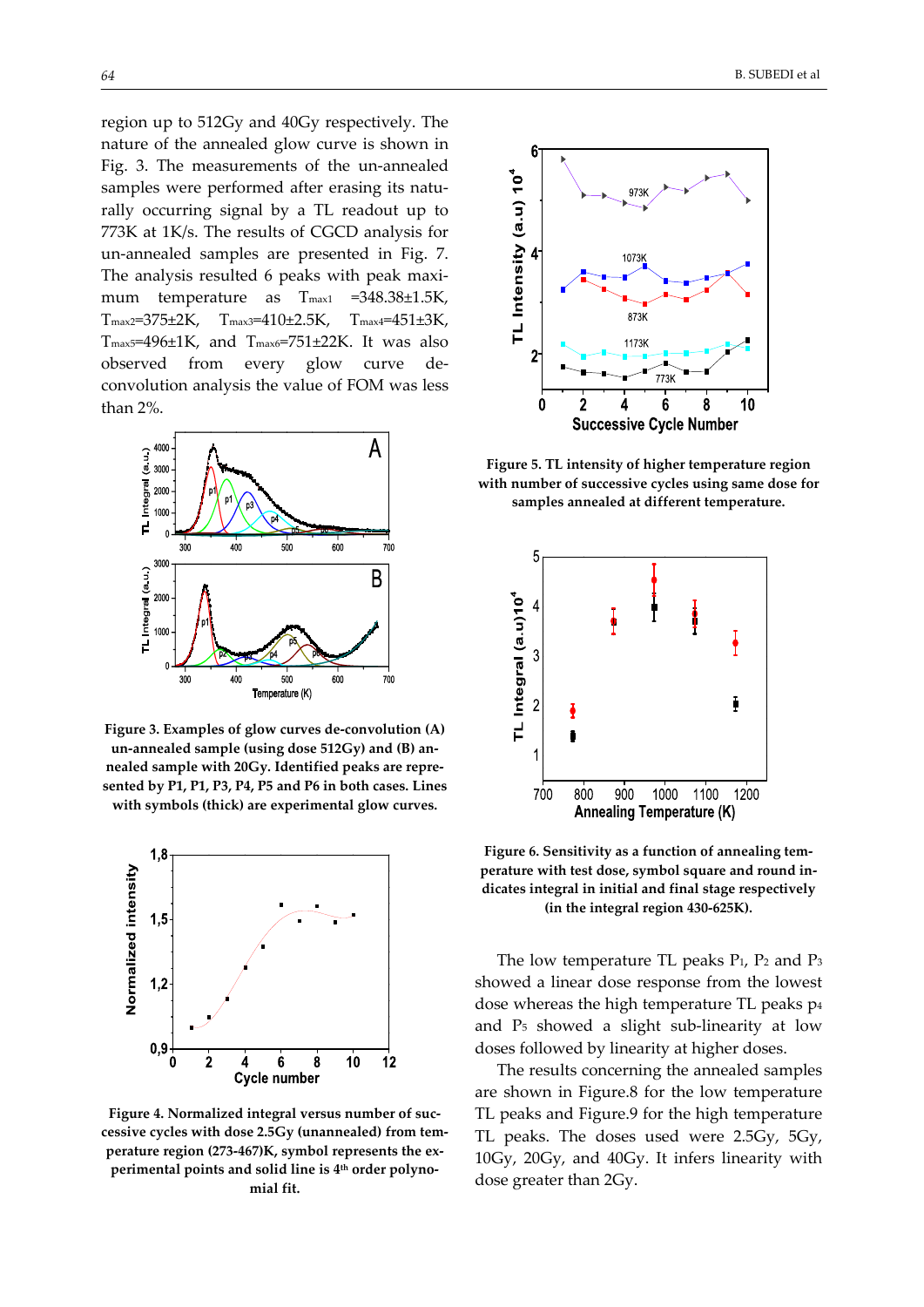

**Figure 7. Integral obtained from de‐convolution analy‐ sis of the TL glow curves from doses 1Gy, 2Gy, 4Gy, 8Gy, 16Gy, 32Gy, 64Gy, 128Gy, 256Gy and 512Gy. P1, P2, P3, P4, P5 and P6 stand for 6 different peaks inte‐ grals, both axes are expressed in ln scale in order to see clearly.**



**Figure 8. TL dose response for low temperature peak integral in the temperature region (280‐430) K on all annealed samples, both axis are in log scale in order to see clearly.**



**Figure 9. TL dose response for high temperature peak integral in the temperature region (431‐625) K for an‐ nealed samples of five different temperature, both axis are in log scale.**



**Figure 10. Dose response of OSL curves for doses: 1Gy, 2Gy, 4Gy, 8Gy, 16Gy, 32Gy, 64Gy, 128Gy, 256Gy and 512Gy in lower stimulation time up to 50 sec in‐ cluding 7% experimental error, both axes are in ln scale.**

## *OSL dose response*

The OSL dose response curve was pre‐ formed in the same dose region as that of TL dose response for unannealed sample after erasing the natural signal by heating to 773K. The OSL decay curves were analyzed with stimula‐ tion times of 0‐50s and 50‐500s and correspond‐ ing dose response is plotted in Figs 10 and 11. In the lower stimulation time integrals were plotted with dose only after subtracting their background. Both the integral regions were analyzed including experimental error 7% and they were plotted with the function of applied doses.

It revealed that both integral have same be‐ havior with applied doses; presence of sublinearity at low doses (up to 4Gy), which is fol‐ lowed by linearity up to the highest delivered dose in each case.

Another important property of any material to use as a dosimeter is its lowest detectable limit (LDL). The LDL is defined as the dose which results in TL/OSL intensity three times the standard deviation of the background signal. We have calculated the LDL for both as‐is and annealed samples. For safeness we took into account 10 times for standard deviation. So the LDL was 2Gy for as-is and 0.5Gy for annealed.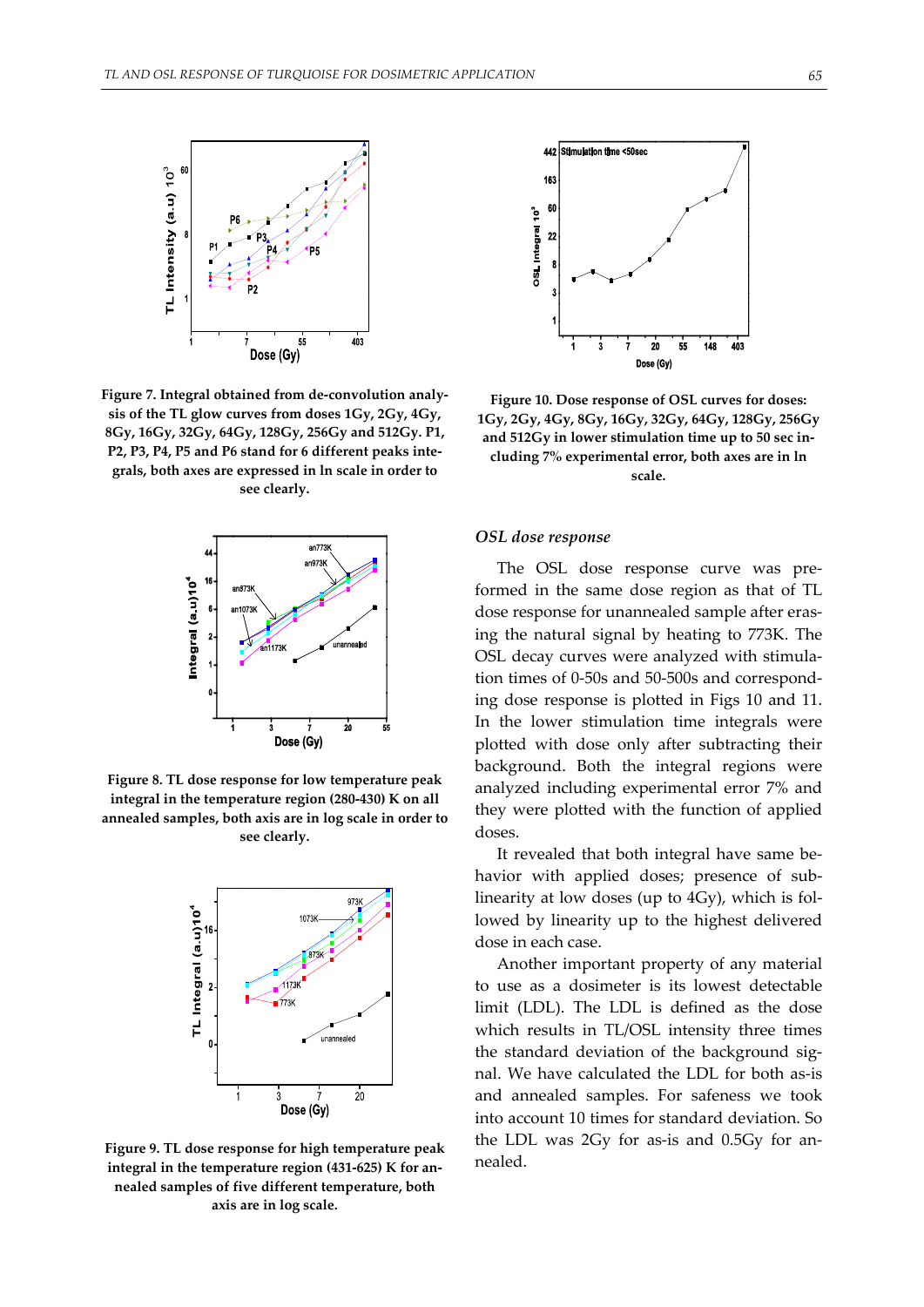

**Figure 11. Dose response of OSL curves for doses: 1Gy, 2Gy, 4Gy, 8Gy, 16Gy, 32Gy, 64Gy, 128Gy, 256Gy and 512Gy in stimulation time 51 to 500 sec. (both axis are in log scale)**

#### **CONCLUSION**

Linearity with dose is obtained by both TL and OSL above 4Gy over a wide range of doses. Stable integral of peaks of glow curve were found with repeated cycle of dose measurement in both the case of annealed and un‐annealed

samples. De-convolution of the glow curves divulge the presence of 6 peaks within the region of (273‐773)K. Experimental results further suggest that turquoise can be used for acciden‐ tal dosimeter and probably for authenticity testing, but it should be investigated in more detail for its other crucial parameters such as fading, bleaching ability to support for the later two purposes. Since the composition of turquoise depends upon the number of phosphate group, hydroxyl groups, Cu, Al, Zn, and Cr ions, the composition of these basic components can be different from one mine of turquoise to another. In the same way the minerals which are associated with turquoise can also influence the na‐ ture of the glow curves, as well as other luminescence features, such as sensitivity of the peaks. However, more research is required based on geological locations and sample types. In the present stage, this study can pave a way directly towards its potential use for prove‐ nance research.

## **REFERENCES**

- Balian, H.G. and Eddy, N.W. (1977). Figure of Merit (FOM), an improved Criterion over the normalised Chi‐squared Test for assessing Goodness‐of‐fit of Gamma Ray Spectra Peaks. *Nuclear Instrum. Methods* 145, 389‐395.
- Belik, H.G., Ciftci, M., 2008. Cathoathodoluminescence properties of turquoise.C.B.U.J. Sci. 42, 195– 2000.
- Bøtter-Jensen, Bulur, E., Duller, G.A.T. and Murray A.S. (2000). Advances in luminescence instrument systems. *Radiation Measurements 32, 523–528.*
- Bøtter‐Jensen Lars, Mckeever Stephen W.S., Wintle A. G., (2003). Optically Stimulated Luminescence Dosimetry. *Elsevier Publishing, Amsterdam*.
- Crespo‐Feo, E., Garcia‐Guinea J., Correcher V., Prado‐Herrero P., Can N, (2010) Luminescence Behavior of CuAl6(PO4)4(OH)8.4H2O. *Radiation Measurements* 45, 749–752.
- Chen Reuven, McKeever Stephen W.S.,(1997). Theory of thermoluminscence and related phenomena, *World Scientific*.
- Chen, R. and Kirsh, Y., (1981). Analysis of thermally stimulated processes, *Pergamon Press, London/ Oxford.*
- Clark, C.O., Poole, C.P., Farach, H.A., (1979). Variable‐temperature electron spins resonance of turquoise. *Am. Mineral*. 64, 449–451.
- Diaz, J., Farach, H.A., Poole Jr., C.P., (1971). An electron spins resonance and optical study of turquoise. *Am. Mineral*. 56, 773–781.
- Glen Akridge D. and Paul H. Benoit, (2001). Luminescence properties of chert and some archaeological applications, *Journal of Archaeological Science* 28, 143–151.
- Hull Sharan, Fayek Mostafa, Joan Frances, Mathien, Phillip Shelley, Kathy Roler Durand, (2008). A new approach to determining the geological provenance of turquoise artifacts using hy‐ drogen and copper stable isotopes, *Journal of Archaeology science* vol.35, No 5,1355‐136.